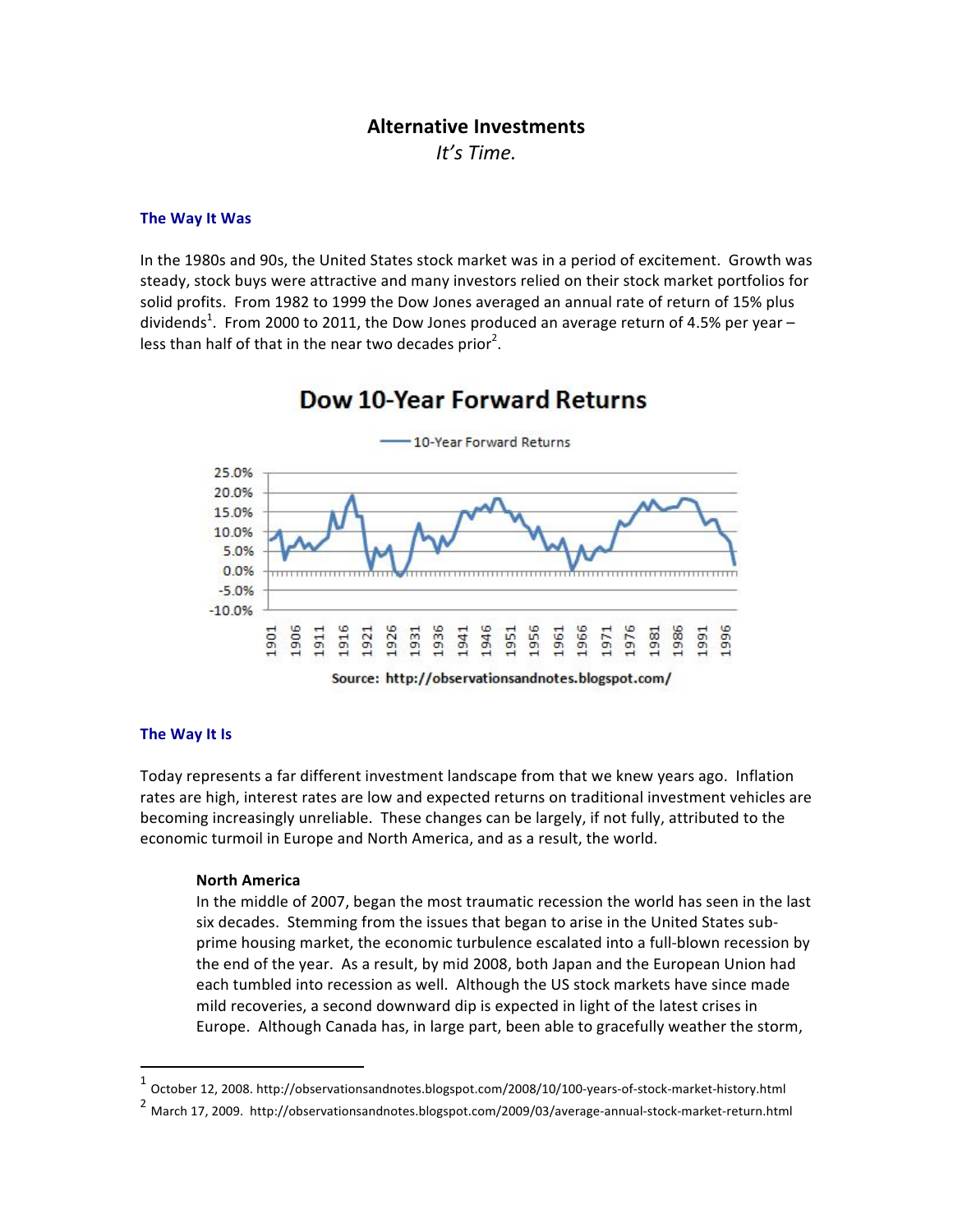the Canadian economy was undoubtedly affected by the crash of 2008 and will most certainly feel the repercussions of the ominous economic forecasts that loom ahead.

#### **Europe**

Beginning in the latter part of 2009, as a result of heightening government debt levels around the world, investors began to fear the possibility of a sovereign debt crisis among certain European countries. In 2010, these fears became a reality when a  $E$ 750 billion rescue package was approved to improve financial stability across Europe. But to no avail, since in October of 2011 yet a second bailout package was administered in an effort to prevent the collapse of particular member countries. In particular, this latest package allowed Greece to write off 50% of its debts owed to private creditors.

Even though countries around the world are making efforts to improve their economies with notable results in many cases, should the European debt crisis become adamant, other countries, including China, the United States and Canada, are bound to follow suit.

#### **What It Means**

In the past, financial market failures led investors to rely on government bonds as a way to leverage their losses. Now, government debt is so high across the globe that no sound investor would even think of purchasing government bonds since, in all likelihood, unless yet another rescue package is approved, most countries will find themselves unable to make payments on their bonds in years to come.

Investors are wary of the stock markets, cautious of the volatile nature of currency investments, not to mention the fact that they also have very little faith in what used to be one of the most steadfast and highly regarded investment assets: real estate.

In order to adapt to the times and earn a profit in today's economic landscape, investors must turn to alternative asset classes.

# **GOLD**

As an alternative investment, gold is now accessible in a number of different forms. Many years ago, gold investments were only facilitated through bullions but today, with the help of the World Gold Council, this alternative investment is available as both a paper and physical asset:

| Paper Gold                   | <b>Physical Gold</b>    |
|------------------------------|-------------------------|
| <b>Mining Stocks</b>         | Gold Bullion            |
| <b>Commodity Futures</b>     | Gold Coins              |
| <b>Spread Betting</b>        | <b>Numismatic Coins</b> |
| <b>Covered Warrants</b>      | Jewellery               |
| <b>Exchange Traded Funds</b> | Electronic Gold         |

The World Gold Council is a global authority on gold and in the investment sector, plays an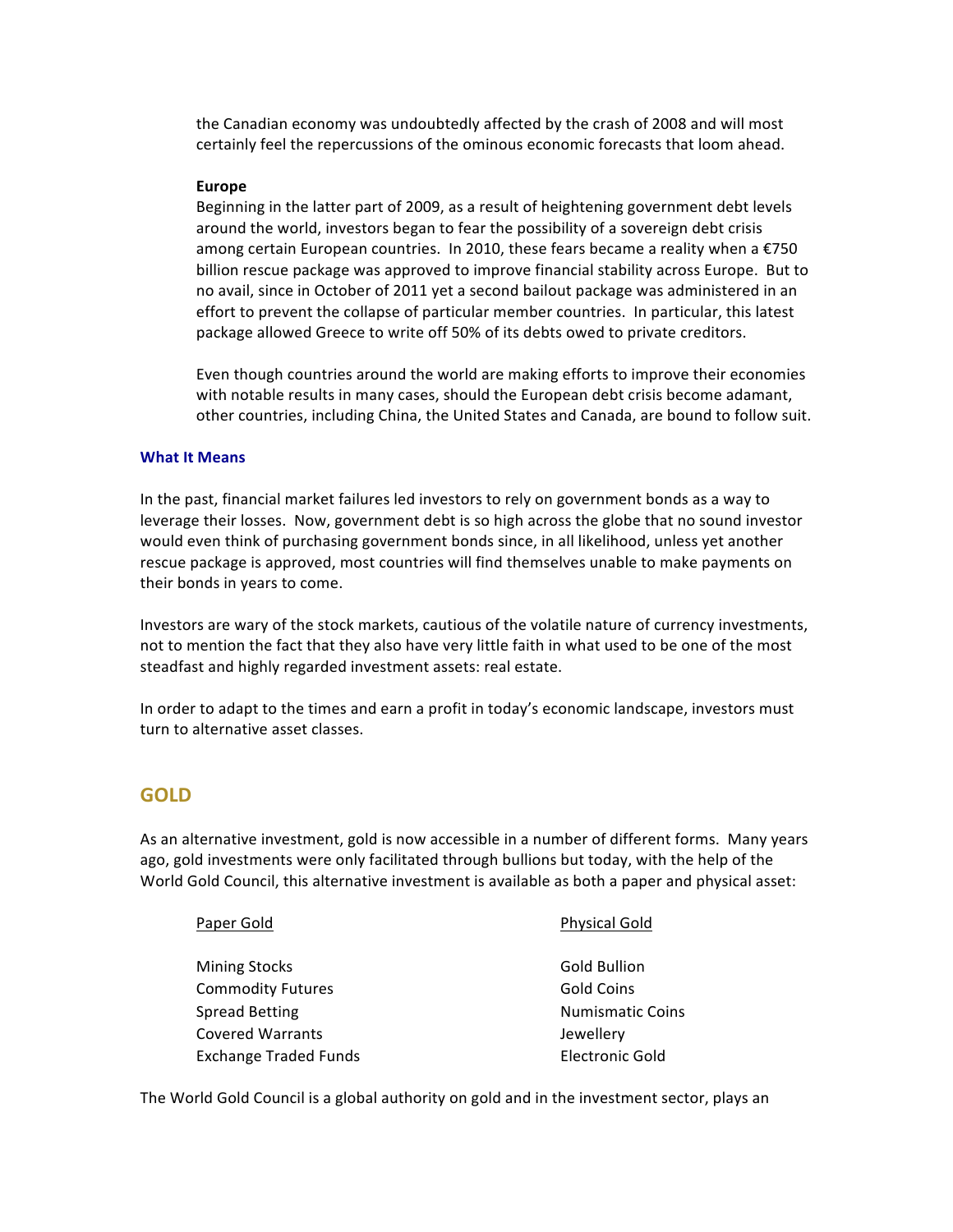integral role in the sustainability of demand for gold and the inclusion of this alternative asset in modern portfolios.

Gold is the most liquid alternative investment and acts as a risk aversion technique when included in a portfolio that also contains more illiquid assets. Throughout the global financial crisis, the gold market remained liquid even at the most strenuous times of liquidity in various markets. This is a direct reflection of the gold market's low market concentration, overall size and tendencies for flight to quality<sup>3</sup>.

# **TIMBER**

For the past 100 years, timberland has outperformed property, shares and commodities. Institutional investors have included forestry as part of their portfolios for the last century and the financial occurrences in recent years suggest that the rest of us do the same. As global demand for wood and wood products continues to increase and as governments around the world begin to enforce strict environmental and energy policies to reduce carbon emissions and control illegal logging and deforestation activities, the profitability of forestry investments will only continue to grow.

# Consumption of Forest Products in the UNECE Region<sup>4</sup>:



<u> 1989 - Johann Stein, markin film yn y breninn y breninn y breninn y breninn y breninn y breninn y breninn y b</u>

<sup>&</sup>lt;sup>3</sup> The World Gold Council:

http://www.gold.org/government\_affairs/reserve\_asset\_management/enhancing\_liquidity/

<sup>&</sup>lt;sup>4</sup> UNECE/FAO TIMBER database, 2011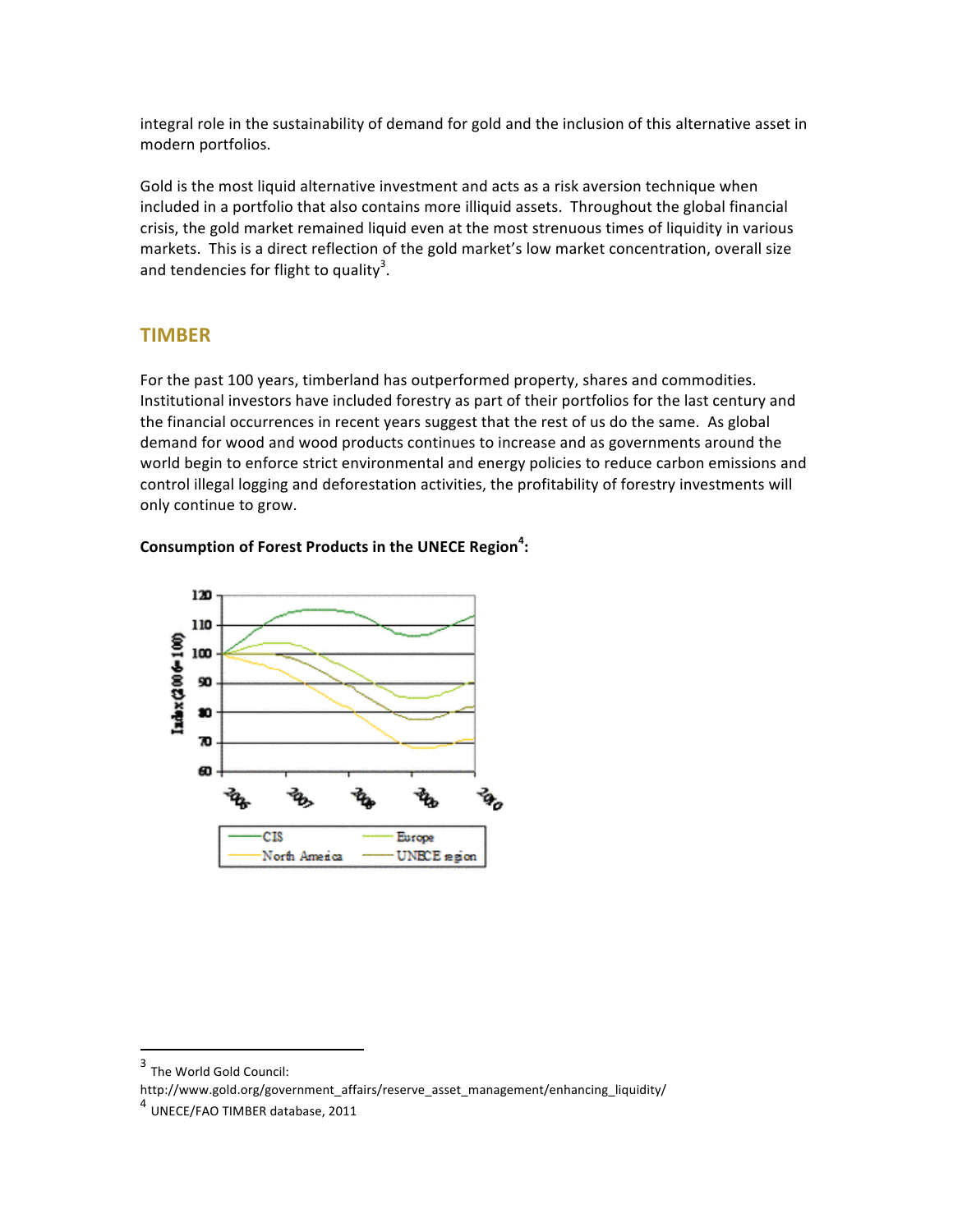**Consumption of Paper and Paperboard in the UNECE Region<sup>5</sup>**



The majority of forestry investment plantations are situated in Central America, South America and parts of Europe. Because of its superior quality, the demand for tropical wood specifically, is on the rise. From 1992 to 2002, the average return on timberland investments was 9.9% $^6$ . As supply dwindles in comparison to demand, and as governmental pressures for reforestation increase, expected returns are projected to rise even higher.

# **SOLAR POWER**

Similar to forestry investments, an investment in solar power is not only a lucrative decision in today's global economy, but also a contribution to the preservation of our environment. Under the Kyoto Protocol, 37 countries are committed to the reduction of greenhouse gas emissions. The production of solar power reduces harmful emissions by an estimated amount of 2.5 tonnes per 3-kilowatt solar system.

In countries where governments are committed to purchasing solar power, investors who decide to invest in photovoltaic (PV) solar panels find themselves in a secure position. There is a virtual guarantee that the power produced will be purchased and used by the masses, thereby ensuring profitable returns on all original investments.

Over the last decade, the output of solar power produced has grown rapidly at a rate of 65% compounded annually. Solar power is an attractive long-term investment with anticipated yields of 8% to 14% per year.

<sup>&</sup>lt;u> 1989 - Johann Stein, markin film yn y breninn y breninn y breninn y breninn y breninn y breninn y breninn y b</u> <sup>5</sup> UNECE/FAO TIMBER database, 2011

 $<sup>6</sup>$  NCREIF Timberland Index</sup>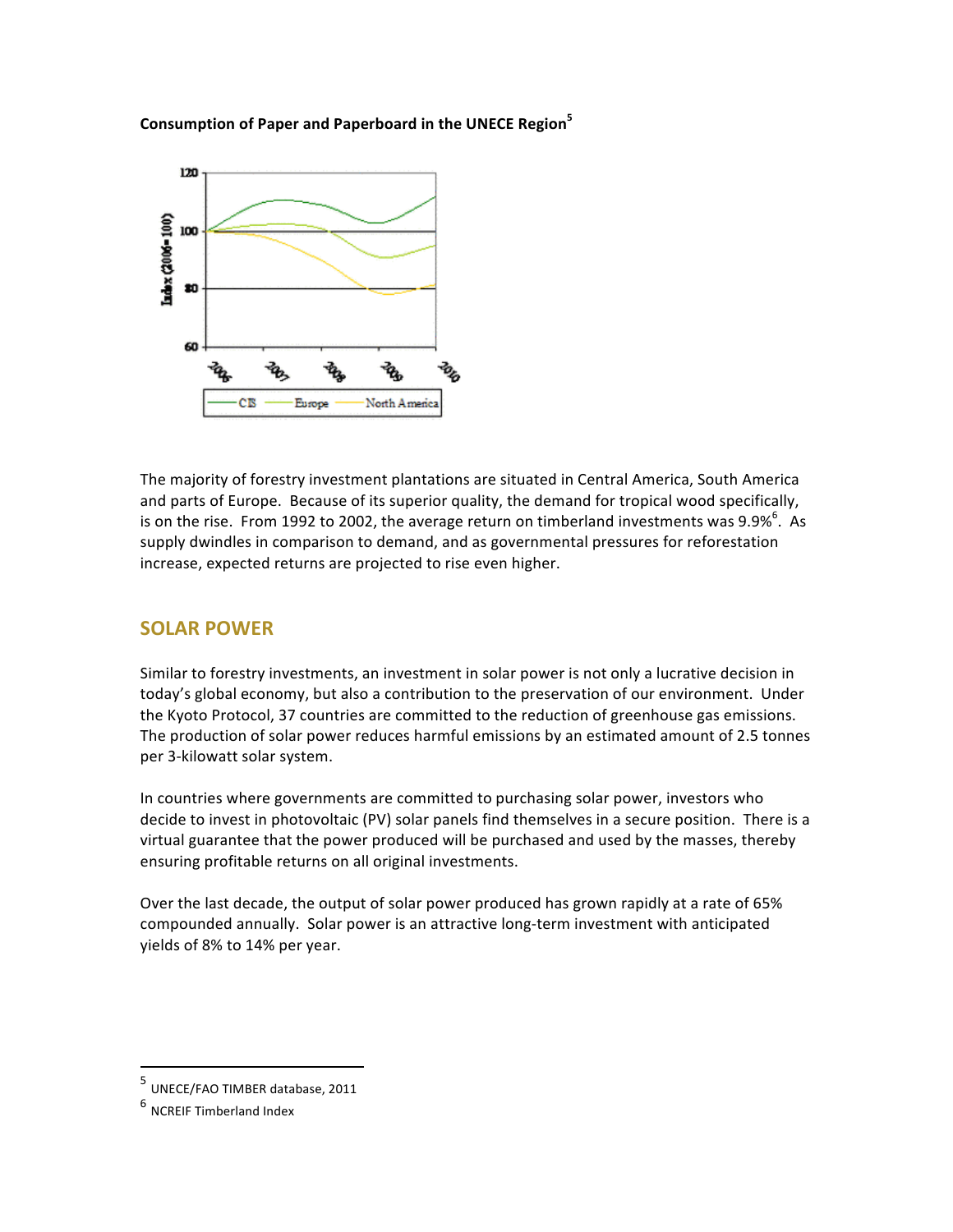## **Solar Growing Rapidly, Averaging 65% Compound Annual Growth Rate for the Past 5 Years**



# **COLOURED DIAMONDS**

Fancy coloured diamonds represent a unique asset class in the investment marketplace. For every 10,000 carats of colourless diamonds mined there is 1 carat of fancy coloured diamonds. The supply is low and decreasing further, making the extraction of fancy colour diamonds extremely rare, and yet the demand for these precious stones only continues to grow. In the last two years, the diamond industry's top mining location, Africa, has decreased its production by 50% percent. Decreasing supply and increasing demand is predicted to put a significant upper pressure on prices, making this a sound investment in the long term.

## **2.0 Carat Fancy Yellow Diamond:**

(Prices are in thousands of dollars per carat)

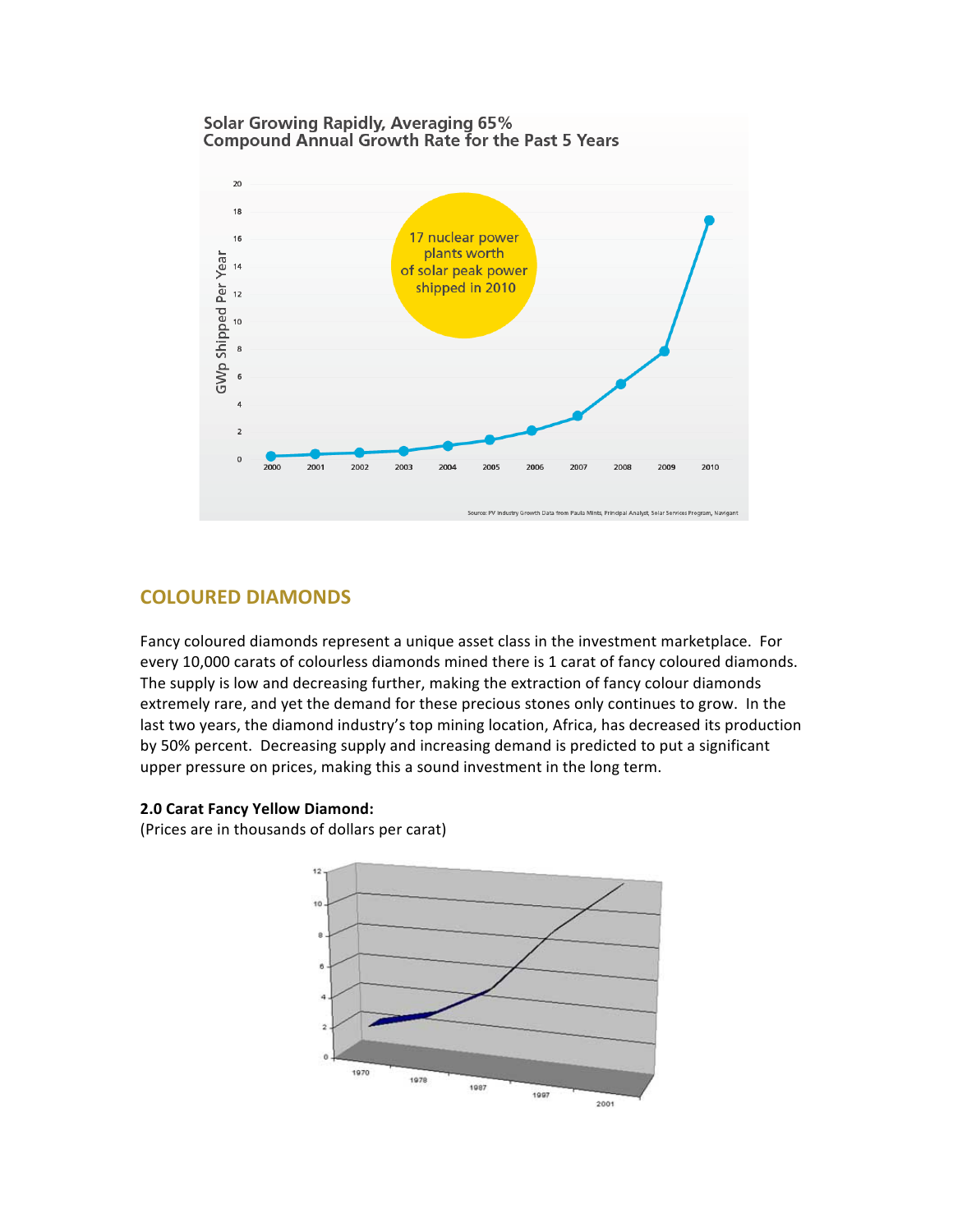## **3.0 Carat Vivid Yellow Radiant Diamond:**

(Prices are in thousands of dollars per carat)



# **2.0 Carat Intense Pink Radiant Diamond:**

(Prices are in thousands of dollars per carat)



Because of the ever-widening gap between the supply and demand for fancy colour diamonds, they not only maintain their value as a long-term investment, but also appreciate faster and to a higher degree than colourless diamonds.

Coloured diamonds are considered to be a lucrative alternative investment due to:

- High value
- Durability
- Governed and reliable methods to determine value and quality
- A solid history of price increases
- Multi-functional properties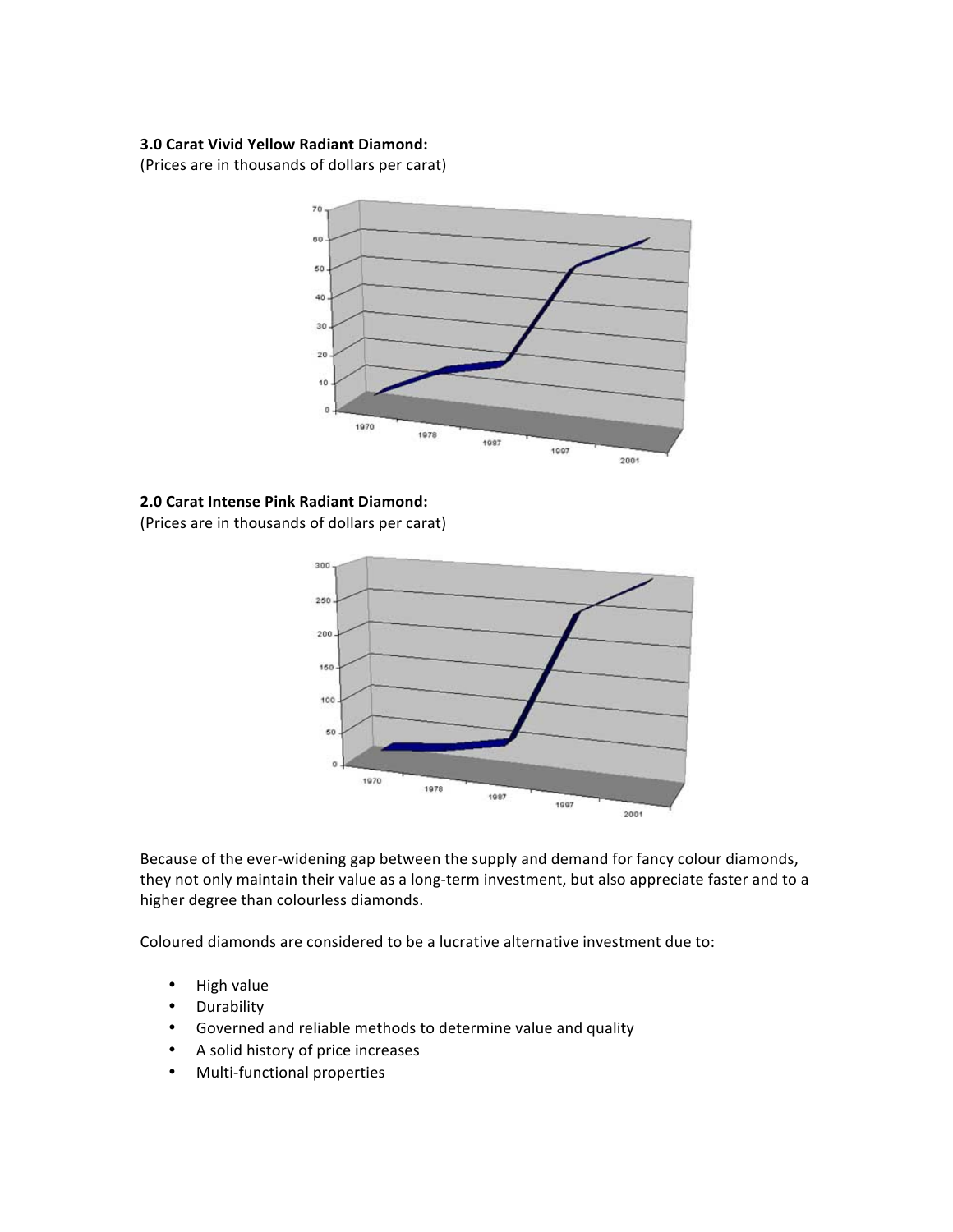Since 2002, fancy colour diamonds covering the entire spectrum have increased in value from 10% to 35% per year<sup>7</sup>. The most rare of all the colours, the pink diamond, has increased its quality adjusted tender price by 150% from 2000 to 2009. Over a similar time period, the Dow Jones fell 20% and the S&P 500 experienced a 40% rise. The straight-line rise of the pink diamond is approximately 16%, which greatly outperforms the ever so volatile stock markets<sup>8</sup>.

### **Conclusion**

At a time when traditional asset classes are failing our expectations as investors, in order to maintain profitable portfolios, it is essential that we begin to explore alternative asset classes. A balanced and diverse portfolio is one that will weather the imminent economic storm ahead. As times change and markets are altered from their current forms, as investors, we too must revolutionize our approach and open our doors to alternative investment vehicles which present a far more promising rate of return that the traditional forms to which we are accustomed.

<u> 1989 - Johann Stein, markin film yn y breninn y breninn y breninn y breninn y breninn y breninn y breninn y b</u>

<sup>7</sup> http://www.fancy-colored-diamonds.com/Diamonds/PotentialProfitColoredDiamonds.htm

 $^8$  http://www.fancydiamonds.net/diamond\_education/investing\_in\_color\_diamonds